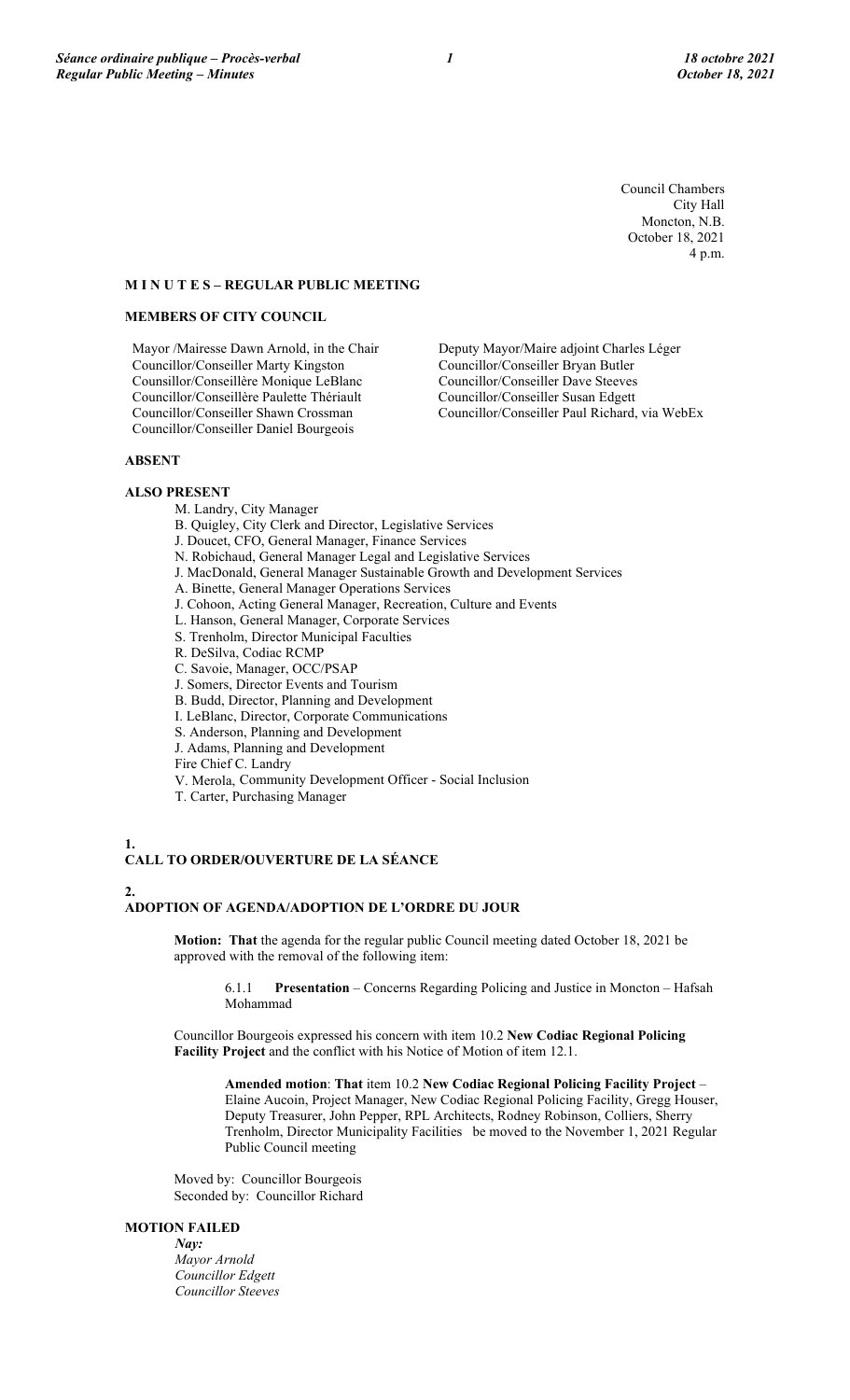*Councillor Kingston Councillor LeBlanc Councillor Léger Councillor Thériault*

Moved by: Deputy Mayor Léger Seconded by: Councillor Thériault

## **ORIGINAL MOTION CARRIED**

*Nay*

*Councillor Crossman Councillor Butler Councillor Richard Councillor Bourgeois*

**3.**

# **CONFLICT OF INTEREST DECLARATIONS/DÉCLARATIONS DE CONFLITS D'INTÉRÊTS**

*None declared*

**4.**

# **ADOPTION OF MINUTES/ADOPTION DU PROCÈS-VERBAL**

**5.**

## **CONSENT AGENDA/QUESTIONS SOUMISES À L'APPROBATION DU CONSEIL**

5.1 **Street Closures** – 2021 Greater Moncton Santa Claus Parade – November 27, 2021 – Streets affected: Main, Millennium, Vaughn Harvey

**Motion : That** the following street closure be granted to allow the Royale Greater Moncton Santa Claus Parade to occur as planned:

- For parade staging on Saturday, November 27, 2021:
	- o From 1 p.m. until approximately 7 p.m., closure of Vaughan Harvey Boulevard from the Millennium Boulevard/John Street intersection to the entrance of the Sobeys on Vaughan Harvey Boulevard leaving the intersections of Vaughan Harvey Boulevard open to traffic.
	- o From 3 p.m. until approximately 7 p.m., closure of the Vaughan Harvey Boulevard/Main Street intersection.
	- o From 3 p.m. until approximately 7 p.m., closure of Main Street from Vaughan Harvey Boulevard to Cameron Street.
- For the parade:
	- o From 4 p.m. until approximately 7 p.m., closure of Main Street from Cameron Street to Paul Street, Dieppe.
	- o From 4:30 p.m. until approximately 7 p.m., closure of Downing Street from Main Street to Assomption Boulevard.

The closed streets will be reopened as the parade passes.

Moved by: Councillor Butler Seconded by: Councillor Kingston

In response to questions from Councillor Crossman, Ms. Somers advised Council that ca ontingency plan is being developed for the parade should the Government of New Brunswick Emergency Order is not lifted,or does not allow for a conventional parade. A final decision will be made no later than October 29, so that the organizers can work on putting the contingency plan in place.

Acting Officer in charge DeSilva advised Council, in response to a question by Councillor Crossman, that no overtime will be incurred for police presence at the parade.

## **MOTION CARRIED**

**6.**

**PUBLIC AND ADMINISTRATION PRESENTATIONS/EXPOSÉS DU PUBLIC ET DE L'ADMINISTRATION**

## **6.1 PUBLIC PRESENTATIONS/EXPOSÉS DU PUBLIC**

5 minutes

6.1.1 **Presentation** – Concerns Regarding Policing and Justice in Moncton – Hafsah Mohammad

*Removed from the agenda. Ms. Mohammad's presentation notes were circulated to Council and have been added to today's electronic agenda.*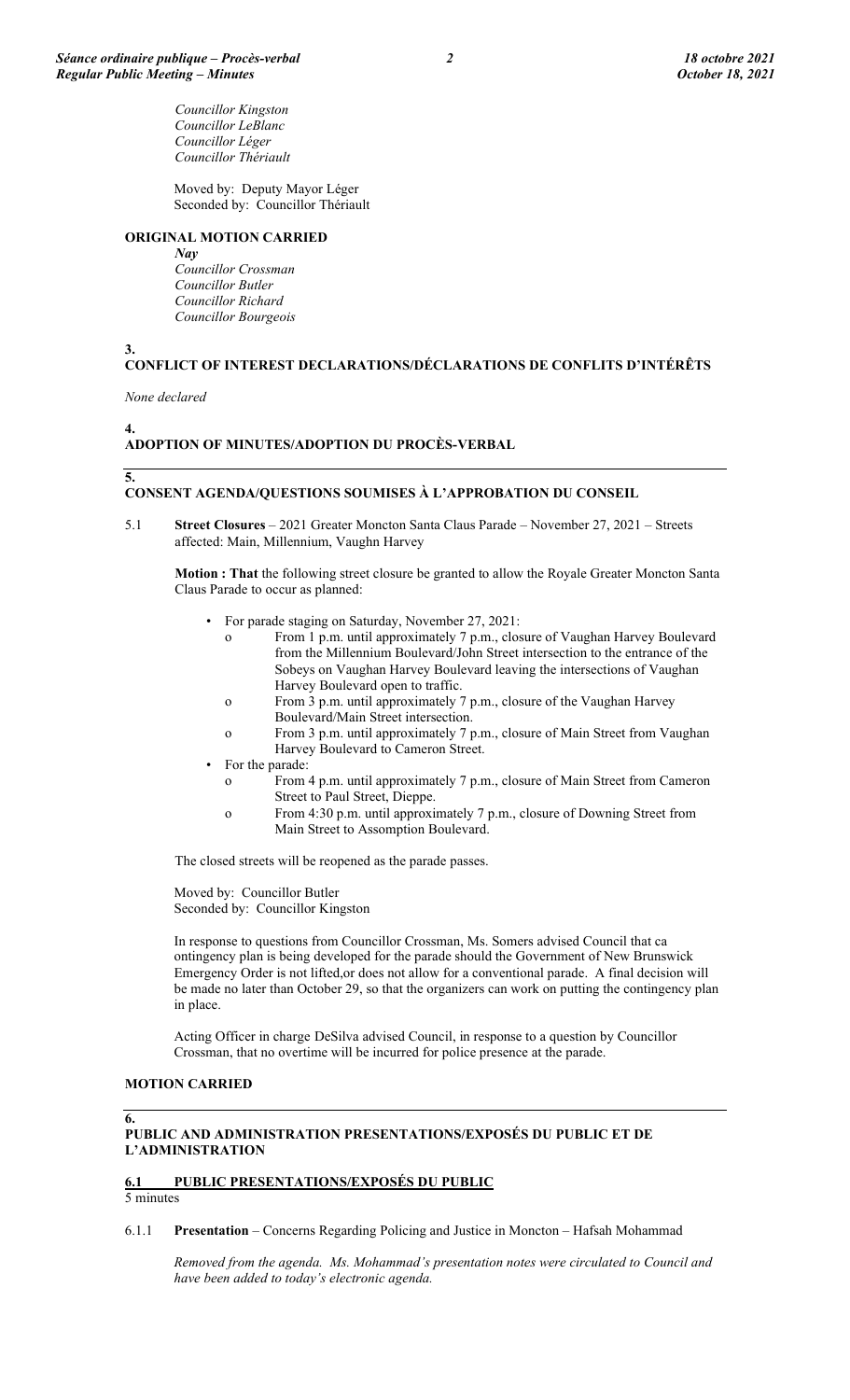6.1.2 **Presentation** – Monctonians' Health (in This Climate Emergency) and the Role of Vision Lands Forest/Wetlands – Debbie Baxter

Ms. Baxter came before Council to express her objection to the development of the Vision Lands and the health concerns that will be brought forth from the destruction of this forest. This land is vital to the health, wellness of Monctonians and is crucial to climate change in the area

In response to a question from Councillor Thériault, Ms. Baxter indicated that there is a desperate need for more tree planting in the city. Ms. Baxter responded to Councillor Bourgeois, that her solution is to have the City buy the land back from the developer. She encouraged Council to take action on Climate change. She reiterated that the time to act is now.

6.1.3 **Recognition** – Dialogue NB Award – Vincent Merola

Mayor Arnold congratulated Mr. Merola on his recent Dialogue NB Award. Mr. Merola was presented the award by the NB Governor General. Mayor Arnold spoke to Mr. Merola's leadership within the City of Moncton.

# **Other Presentation/Autres présentations**

2 minutes

## **Policing in Moncton** – Ryan Hillier

Mr. Hillier presented his concerns on the continued increase in expenditures for a new RCMP facility. The clearance rate is going down and the number of RCMP have increased over 14%. He questioned as to why the CRPA has not provided a report this year. Mr. Savoie, RCMP, indicated that April/May/June should be up on the website; however, he will review and if not will update. The next quarter will feature July/August/September.

## **Homeless Issue** – Derick Slattery

Mr. Slattery indicated that since he presented to Council a few weeks back, he and his neighbours have witnessed an increase of RCMP, Community safety officers' presence in their neighbourhood. He thanked the City employees for cleaning the park earlier in the morning prior to school starting. It is the neigbourhood residents' hope that this continues, in particular when the warmer weather comes again.

He invited Councillors to come do a walk through the neighbourhood to see what is happening.

Spoke about the security audit completed 2 years ago and questioned as to whether anything has been done from this report.

## **CRPA** – Don Moore

Mr. Moore read a letter from the CRPA into the record. The letter can be found within the electronic agenda package provided to Council.

Deputy Mayor Léger, in response to Councillor Butler, indicated that the correspondence is a 2-year notice to the RCMP to get a building up to code.

## **6.2 ADMINISTRATION PRESENTATIONS/EXPOSÉS DE L'ADMINISTRATION**  15 minutes

6.2.1 **Update** – **RCMP** – Codiac RCMP Acting Officer in Charge Ron DeSilva

Acting Officer in Charge DeSilva advised Council that criminal analysts take data and form conclusions as to potential crime. From this data, an arrest of a priority offender occurred on October 13, 2021.

A traffic initiative will be taking place in the tri-community this week.

On October 7 a search warrant was issued, and a large quantity of pills and drugs were seized.

Community Policing is on-going – each tri-community council meeting an officer on duty will be present and to introduce themselves.

## 6.2.2 **Moncton Alerts** – Conrad Landry, Fire Chief

Chief Landry advised that the website for Moncton Alerts is being launched this evening. He provided an overview of the website. Citizens were encouraged to visit and register. Citizens can access the website (bilingually) at the following links:

- EN:  $\frac{http://www.monctonalerts.ca/}{\text{FP}\cdot\text{https://alertesmoncton.ca/}}$
- FR:<https://alertesmoncton.ca/>

In response to a question from Councillor Bourgeois, Chief Landry indicated that this system can provide alerts going out to citizens as to storms, allowing on-street parking during the winter months; however, it would have to approved by the Province. Councillor Bourgeois requested that Chief Landry explore the possibility of these type of alerts being issued and report back to Council.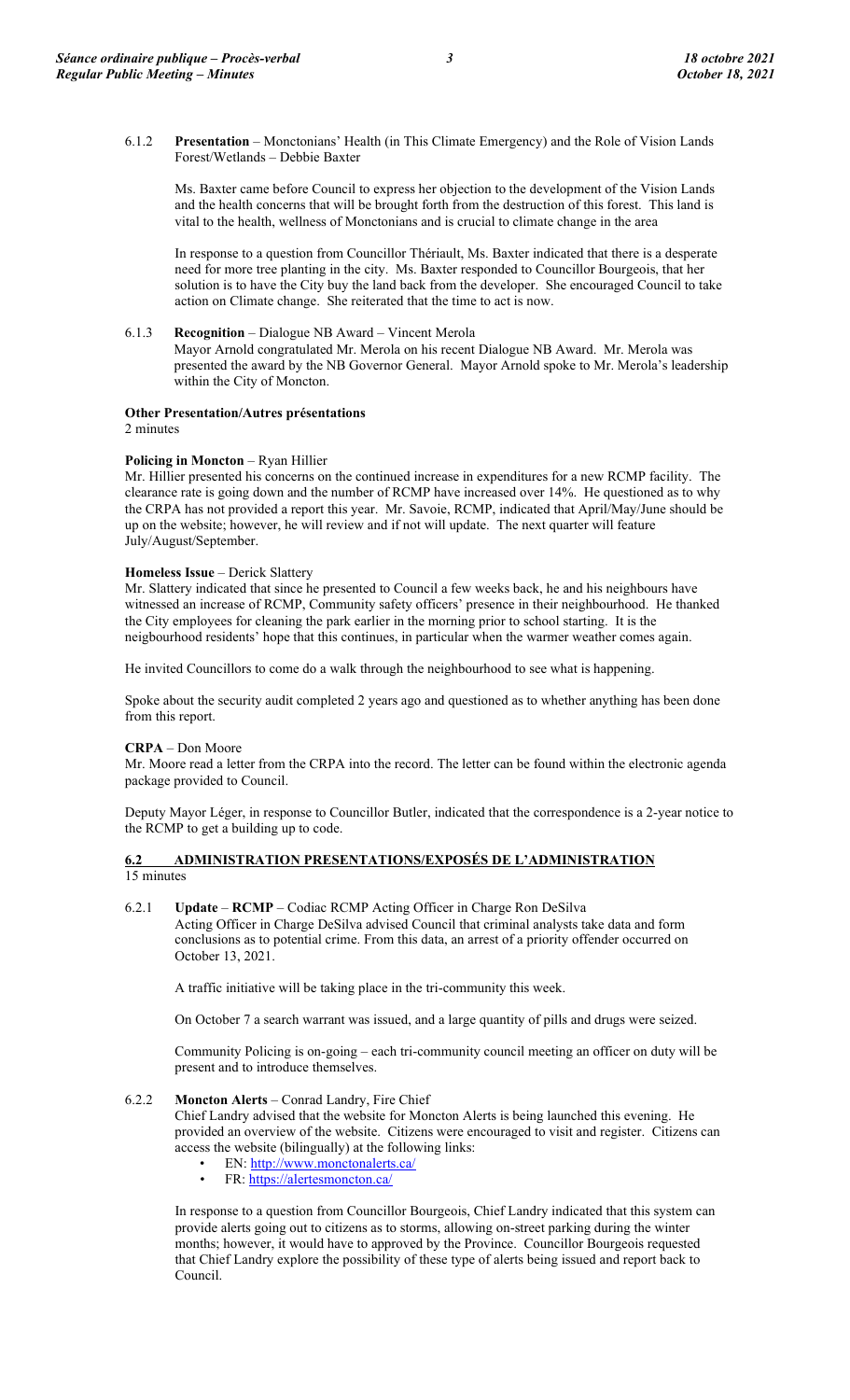#### **7. PLANNING MATTERS/ QUESTIONS D'URBANISME**

7.1 **Introduction and Setting Public Hearing** – Fees and Charges By-law Annual Amendment (A-1318.5) – Community Planning Act

#### *Councillor LeBlanc left the meeting*

In 2018, Council enacted the Fees and Charges By-law 1318, which houses all administrative fees of the City (specific amounts). Before this, the specific amounts for fees and charges were located throughout the respective enabling by-laws of the City. Having all fee amounts under one parent by-law allows for a more streamlined approach to the annual update and amendment process.

In addition to the requirements of the Local Governance Act, the setting of fees and charges for planning services is governed by the Community Planning Act. Section 127 of the Community Planning Act sets out the powers for making a by-law prescribing fees for community planning and development services.

It is recommended that 1st Reading be given this evening, and a public hearing be set for November 15, 2021.

**Motion : That** Council:

- 1. Give first reading of proposed By-law #A-1318.5 Amending the Fees and Charges Bylaw;
- 2. Refer proposed By-law #A-1318.5 Amending the Fees and Charges By-law to the Planning Advisory Committee for its written views; and
- 3. Set a Public Hearing date for proposed By-law # A-1318.5.

Moved by: Deputy Mayor Léger Seconded by: Councillor Edgett

# **MOTION CARRIED**

*Councillor LeBlanc returned to the meeting*

7.2 **Rezoning** – 34 St. George Street

Administration has received an application from Daniel Gautreau, on behalf of 717144 NB Inc. landowner, to rezone 34 St George Street from UR (Urban Residential) to SBD (Secondary Business District) to accommodate the development of a three-storey apartment building with 21 units. (File 21MZ-43864).

The applicant is proposing to consolidate the subject property with the property to the south to construct a three-storey residential building with 21 units.

It is recommended that 1<sup>st</sup> Reading be given this evening, and a public hearing be set for November 15, 2021.

**Motion: That** Moncton City Council proceed with the Zoning By-law amendment being By-law Z-220.7 and:

- 1. That Council give 1st reading to Zoning By-law amendment By-law Z-220.7;
- 2. That a public hearing be set for November 15, 2021; and
- 3. That By-law Z-220.7 be referred to the Planning Advisory Committee for its written views; and

The rezoning, if approved, should be subject to a resolution with conditions including but not limited to:

- 1. That the properties (PID 00679175 & 00679183) be consolidated prior to the issuance of a Building and Development permit;
- 2. That despite section 117 of Zoning By-law Z-220 the span between one façade jog is permitted to be increased to 15 metres;
- 3. That all uses of land pursuant to this agreement shall conform with the provisions of the City of Moncton Zoning By-law, as amended from time to time, except as otherwise provided herein;
- 4. That nothing contained herein shall prohibit or in any way limit the Developer's right to apply for a variance pursuant to the provisions of the Community Planning Act; and,
- 5. The development shall be carried out in substantial conformance with the plans and drawings submitted as Schedule B;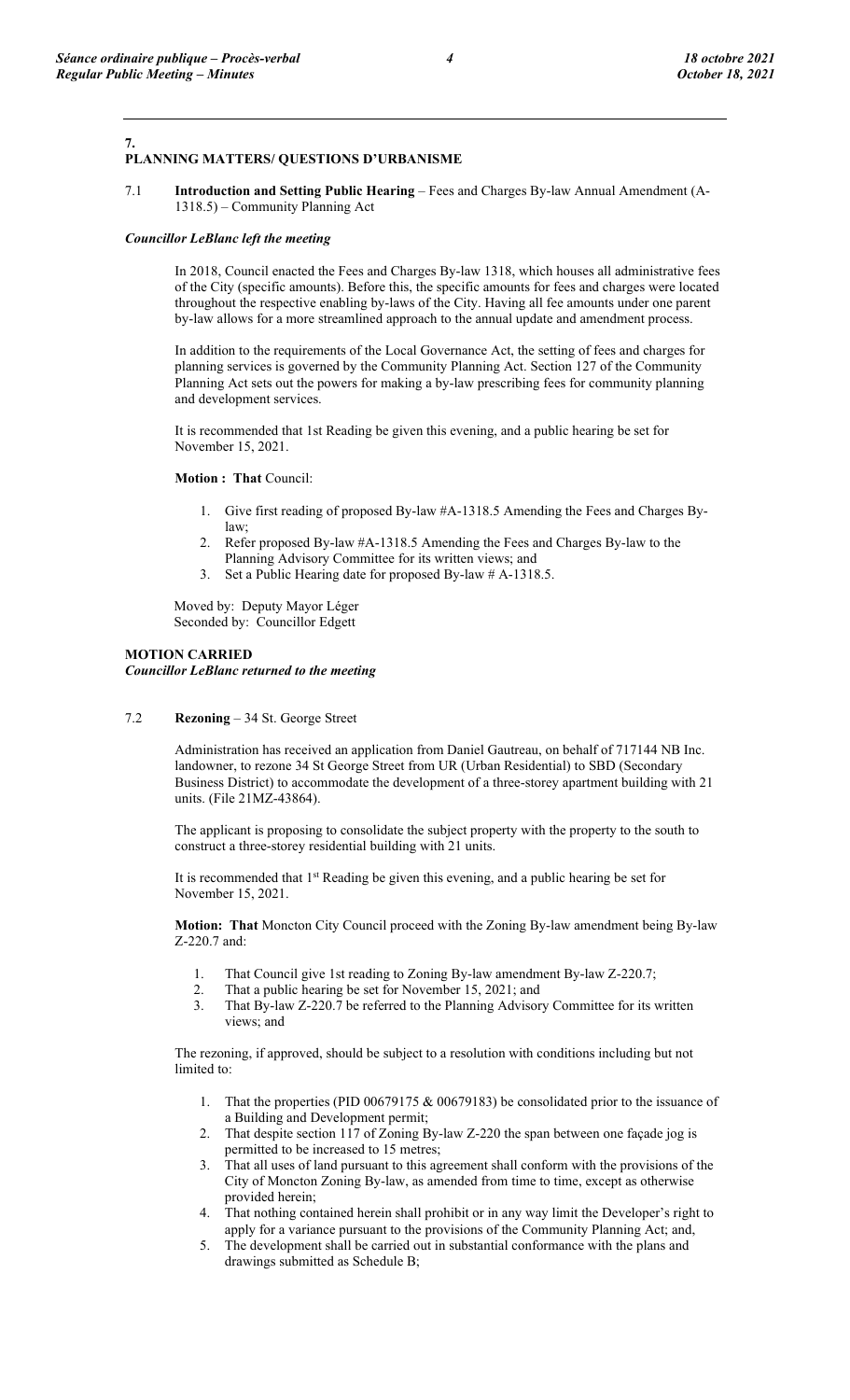Moved by: Councillor Thériault Seconded by: Councillor Crossman

#### **MOTION CARRIED**

## 7.3 **Housekeeping amendment** to Zoning By-Law – Microbreweries

This is a housekeeping amendment that is intended to provide clarity to an existing definition of microbrewery as well as to update the Commercial Zone Use Tables in the Zoning By-Law.

These modifications were originally part of a larger housekeeping amendment to the Zoning By-Law that is scheduled to be brought forward to Council later this fall. However, these amendments are being prioritized to respond to the rezoning for the expansion of an existing microbrewery at 227 Dominion Street (Tire Shack).

Currently, a microbrewery is not listed as a permitted use in the Suburban Commercial, Highway Commercial, or Mixed Use Zones. While there are several similar uses to microbreweries that are permitted in these zones, including restaurants, entertainment uses, etc., it is more appropriate to have a microbrewery listed as a permitted use. This will help support existing microbreweries that are already established in these areas and is in line with the broader vision in the Municipal Plan to support a wide variety of businesses along major commercial corridors and in other key areas.

The change being brought forward also includes a modification to the definition of microbrewery to clearly include for the production of beer and wine. Currently, the definition covers the retail aspect of microbreweries, but the definition lacks the production aspect. This change is minor in nature, as it simply better defines the actual use occurring in these establishments. Microbreweries are limited to a maximum size of 2,000 square meters (approximately 21,527 square feet). Any larger facility would be considered an industrial use (e.g. Molson Brewery).

The are two other changes being brought forward to the Commercial Use Zone tables that are also of a minor, housekeeping nature. The first is a change to clarify that home occupations are permitted in the Suburban Commercial, Highway Commercial, and Mixed Use Zones. This allows smaller-scale home businesses to setup in areas where commercial uses are already permitted.

The second change is to permit outdoor storage as a secondary use in the Highway Commercial Zone. The Highway Commercial Zone is intended for large-format retail and warehousing uses, and often outdoor storage of materials is undertaken in conjunction with these uses. There are already screening standards in the Zoning By-Law which require all outdoor storage to be screened from view from the street, and there are additional landscape buffers that apply when a Highway Commercial Zone abuts a residential use. This change will help formalize outdoor storage activities that are generally expected to occur in the Highway Commercial Zone.

It is recommended that 1st Reading be given this evening, and a public hearing be set for November 15, 2021.

**Motion: That** That Moncton City Council proceed with the rezoning amendment being By-Law Z.220.17 and:

- 1) That Council give First Reading to the Zoning By-Law Amendment Z.220.17;
- 2) That a public hearing be set for November 15, 2021; and
- 3) That By-Law Z.220.17 be referred to the Planning Advisory Committee for its written views.

Moved by: Councillor Bourgeois Seconded by: Councillor Edgett

#### **MOTION CARRIED**

7.4 **Introduction** – 227 Dominion – Rezoning from R2U to MU

Rezoning application at 227 Dominion Street from Urban Dwelling Zone (R2U) to Mixed Use Zone (MU) to accommodate a two-storey addition to an existing microbrewery (Tire Shack Brewery).

In 2019, a former auto repair garage located at 190 John Street was converted to a microbrewery. The existing building is one storey and is approximately 4,250 square feet in size. It is in the Mixed-Use Zone, which is a commercial zone that allows for a multitude of uses.

The microbrewery has been successful, and the owners are now looking to expand the operation. They have purchased a neighbouring property at 227 Dominion Street to accommodate the expansion.

227 Dominion Street is currently occupied by a two-unit dwelling. It is in the Urban Dwelling Zone (R2U), which does not permit a microbrewery. The proposal is to demolish the residential building at 227 Dominion to accommodate an L-shaped expansion of the microbrewery. The property needs to be rezoned to the Mixed-Use Zone to accommodate the request.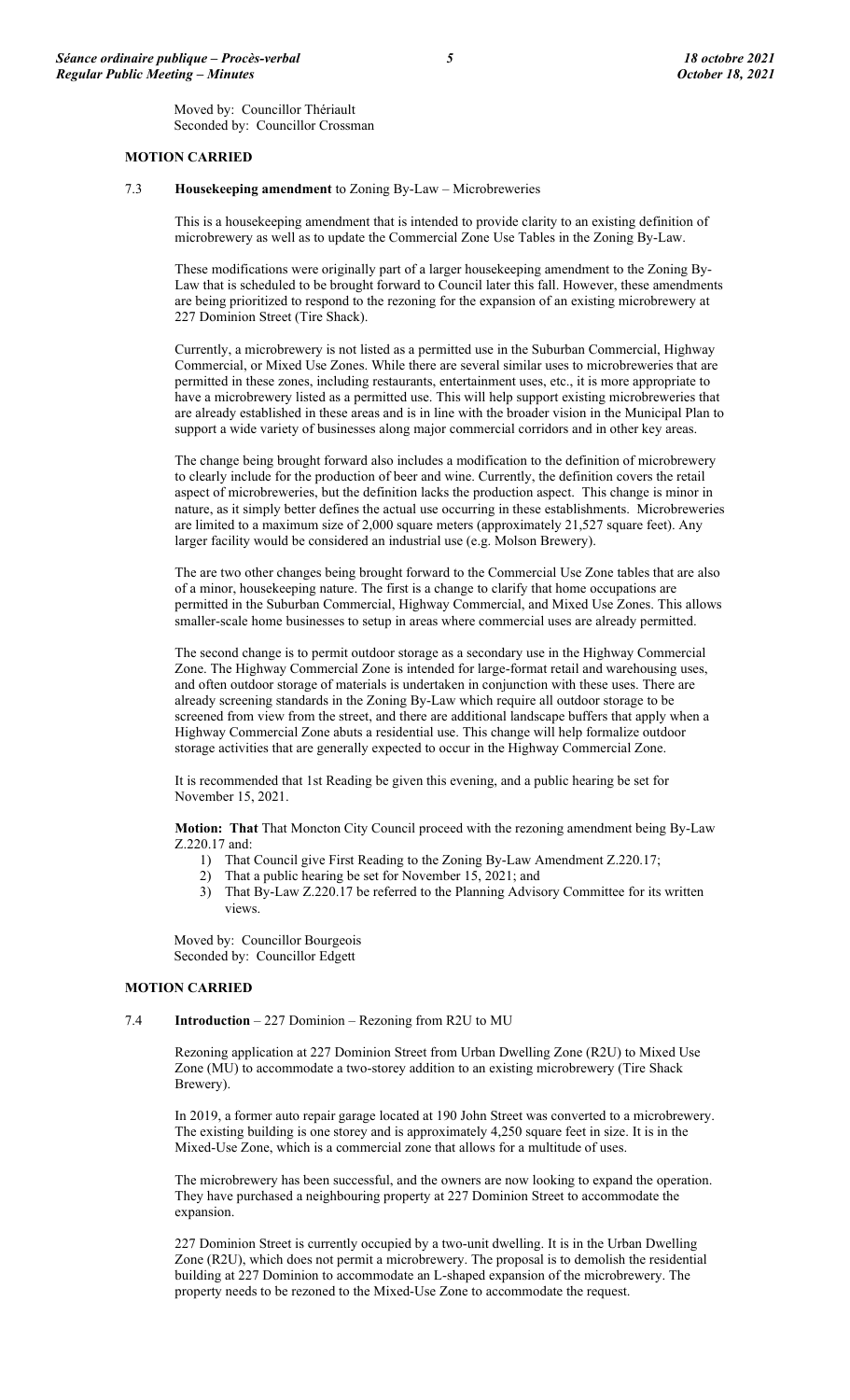The two-storey addition will accommodate additional brewing capacity on the main floor, as well as a prep kitchen and a seating area. The second floor includes a rooftop patio and additional seating and bar area. The intent is that the addition will primarily be used as a space that caters to a variety of events (weddings, work meetings, etc.). The capacity of the addition is approximately 100 people.

It is recommended that 1st Reading be given this evening, and a public hearing be set for November 15, 2021.

**Motion: That** Moncton City Council proceed with the rezoning amendment being By-Law Z.220.12 and:

- 1) That Council give First Reading to the Zoning By-Law Amendment Z.220.12;
- 2) That a public hearing be set for November 15, 2021;<br>3) That By-Law Z.220.12 be referred to the Planning A
- That By-Law Z.220.12 be referred to the Planning Advisory Committee for its written views; and

The rezoning, if approved, should be subject to conditions including but not limited to:

- 1) That prior to the construction of the addition, the properties bearing PIDs 70645601 and 00719377 shall be amalgamated;
- 2) That notwithstanding section 63(1) of the Zoning By-Law, no fence or hedge is required in the landscaped buffer;
- 3) That notwithstanding section 123(1) of the Zoning By-Law, the addition is allowed to be less than two full stories in height;
- 4) That notwithstanding the rear yard setback in Table 13.3 of the Zoning By-Law, the rear yard be reduced to three meters;
- 5) That trees be planted as per the site plan as soon as possible, weather permitting, but no later than six months after the completion of the building construction;
- 6) That nothing contained herein shall prohibit or in any way limit the Developer's right to apply for a variance pursuant to the provisions of the Community Planning Act; and
- 7) The development shall be carried out in substantial conformance with the plans and drawings submitted as Schedule B.

Moved by: Deputy Mayor Léger Seconded by: Councillor Bourgeois

Councillor Léger suggested that lights be added to the side of the building.

Councillor Butler expressed his concern that a home needs to be demolished. He questioned if this home currently had residents and where they would go when their home is demolished. He is not comfortable voting on a development until he receives an answer.

Councillor Bourgeois requested that Urban Growth and Development staff to look into the possibility whether council could approve the variance to not allow a fence but reserve the right to look into this 5 years down the road, to see whether a fence and/or lighting is needed, and if it is, then whether council could force the property owners to build a fence in the future.

#### **MOTION CARRIED**

*Nay:*

*Councillor Butler Councillor Steeves*

#### **8.**

# **STATEMENTS BY MEMBERS OF COUNCIL/ EXPOSÉS DES MEMBRES DU CONSEIL**

**9.**

## **REPORTS AND RECOMMENDATIONS FROM COMMITTEES AND PRIVATE MEETINGS/ RAPPORTS ET RECOMMANDATIONS DES COMITÉS ET RÉUNIONS À HUIS CLOS**

## 9.1 **Recommendation(s)** – Private Session – October 12, 2021

- 1. That Moncton City Council authorize the City of Moncton to enter into an Agreement of Purchase and Sale with Joseph Mathias Plourde and Michel Plourde to acquire a portion of PID 782169 in exchange for a portion of City-owned land bearing PID 782177 without any further consideration and that the Mayor and City Clerk be authorized to sign and affix the corporate seal of the City of Moncton to any documentation necessary to complete the transaction.
- 2. That Moncton City Council directs administration to dispense with the requirements of obtaining an appraisal, completing a neighborhood canvass and publicly advertising the potential disposition of City-owned land of the Acquisition/Disposition of City-Owned Land Policy for the purpose of this land acquisition and disposition.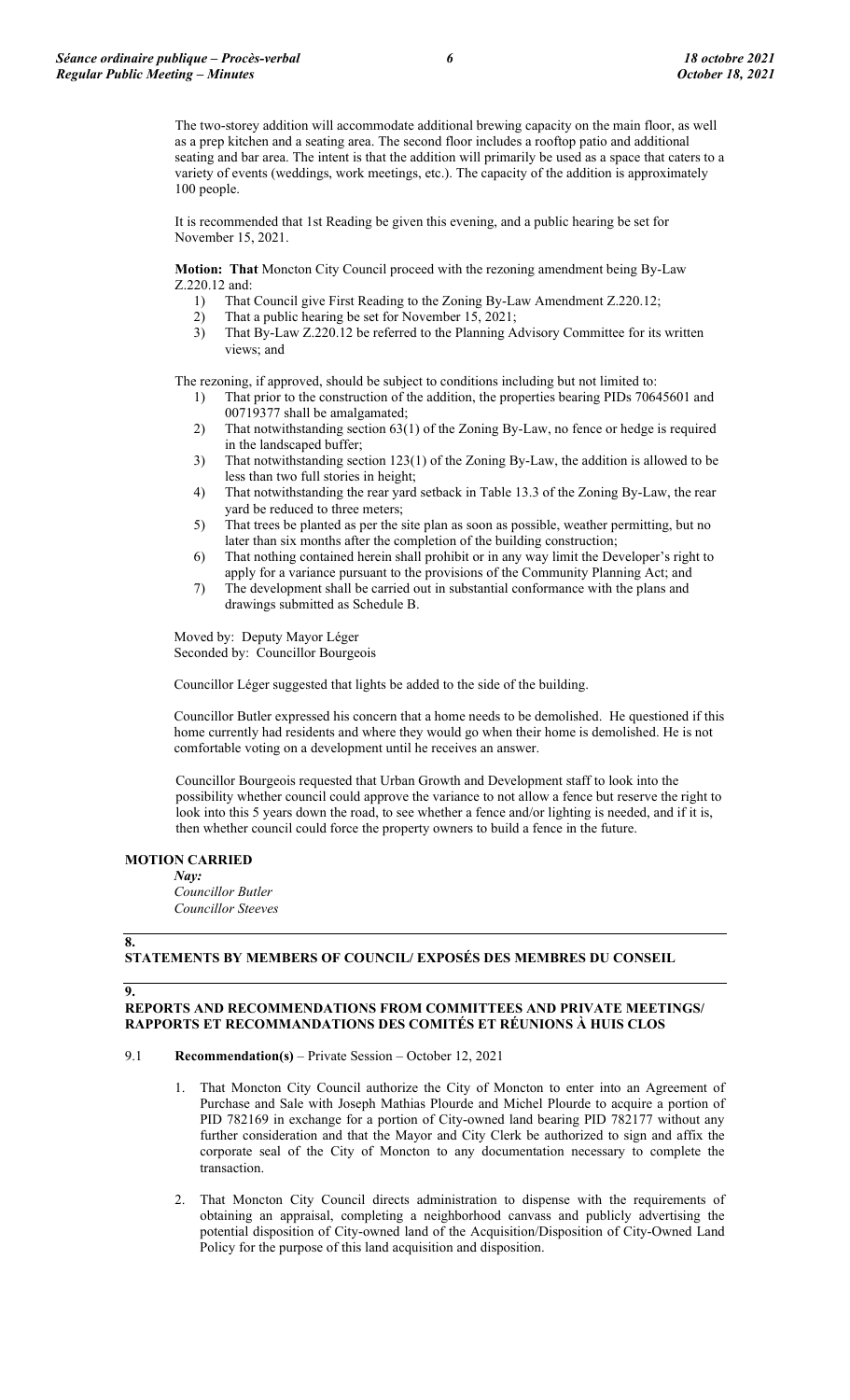*Councillor Steeves left the meeting*

Moved by: Councillor Crossman Seconded by: Councillor Thériault

#### **MOTION CARRIED**

#### **10.**

# **REPORTS FROM ADMINISTRATION/ RAPPORTS DE L'ADMINISTRATION**

10.1 **Revision** – NB Official Languages Act – Postponed from October 4, 2021

**Motion : That** Moncton City Council approve the City of Moncton's submission to the Commissioners as part of the New Brunswick Official Languages Act revision process.

Moved by: Councillor Thériault Seconded by: Councillor Edgett

Councillor Bourgeois indicated that there was an error in the letter – the City of Moncton was not the first municipality to declare bilingualism, we were the first City to declare.

*Councillor Steeves returned to the meeting*

Councillors Thériault and Bourgeois expressed the desire to have the letter signed by the Mayor and not the City Manager.

#### **MOTION CARRIED**

10.2 **New Codiac Regional Policing Facility Project** – Elaine Aucoin, Project Manager, New Codiac Regional Policing Facility, Gregg Houser, Deputy Treasurer, John Pepper, RPL Architects, Rodney Robinson, Colliers, Sherry Trenholm, Director Municipality Facilities

Ms. Aucoin advised Council that tonight's presentation will focus on the following :

- The need for a New Facility
- Critical Milestones to Date
- Current facility condition
- New Facility Design Overview
- Project Delivery and Cost Estimate
- Ownership and Financing
- **Considerations**
- Next Steps

It was noted that the current building is over 40 years old and was built for a single municipal police force. . There are issues with the aging and failing infrastructure, as well as safety issues for both employees and detainees. Maintenance and repairs are required frequently.

Ms. Trenholm spoke to the condition of the building. She advised Council that the current building does not meet many code requirements, including post-disaster standards. The building is built in a flood zone.

#### **Maintenance & Repairs**

- $\geq$  \$1.4M since 2014
- $\triangleright$  \$4.6M predicted to maintain until 2025
- Includes building exterior and fence repairs, HVAC equipment (boilers, emergency generator, underground oil tank replacement), fire protection, electrical, roofing and elevator upgrades

It was noted that the building does not have a back generator, the plumbing fixture within the building are primarily original. As well, Ms. Trenholm informed Council that a portion of the roofing on the building is the original roof. There is no renewable energy within the building.

Mr. Pepper provided an overview of the design of the building and how the current building is designed for a regional police force. The building is designed for a 25-year life span.

Most space is provided to accommodate functions – only a small proportion of the total space is planned for future staff working areas (workstations) – variations in staff number will have limited impact on total building area.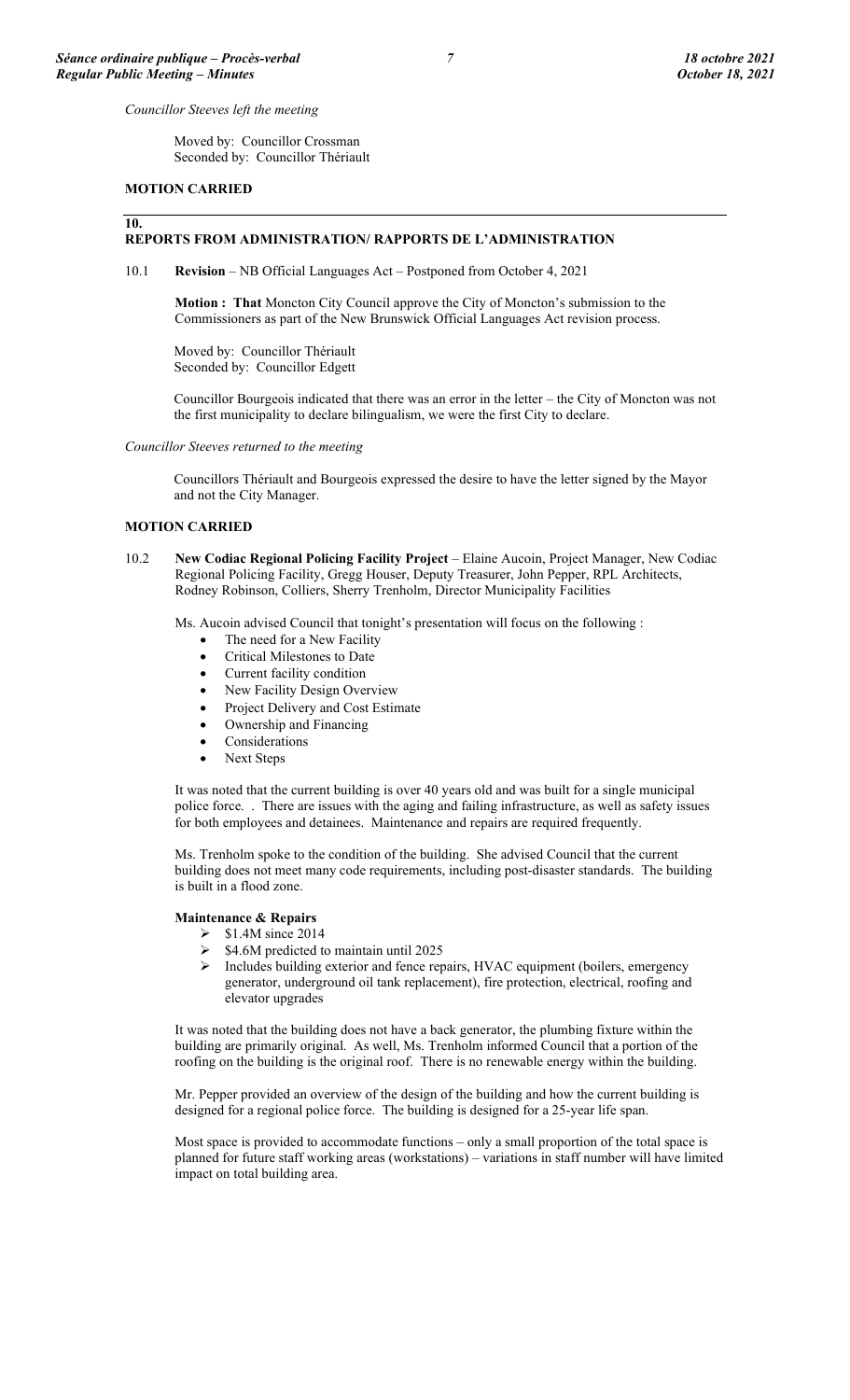| <b>Space Type</b>         | <b>SQ</b><br>M |     |
|---------------------------|----------------|-----|
| Private or Shared Office* | 1,495          | 22% |
| <b>Meeting Rooms</b>      | 354            | 5%  |
| Special Purpose, Public   | 1,157          | 17% |
| <b>Storage</b>            | 420            | 6%  |
| Detention & Custody*      | 462            | 7%  |
| Amenity Space*            | 879            | 13% |
| <b>Service Space</b>      | 902            | 13% |
| Circulation & Atrium      | 1,011          | 15% |
| Total                     | 6,680          |     |

The building will be at least at a Silver LEED design.

- $\triangleright$  High level of energy efficiency, heat recovery, LED lighting, etc.
- Healthy interior environment (daylight, interior plants, low-emitting products)
- $\triangleright$  Water use reduction
- $\triangleright$  Exterior sunshades
- $\triangleright$  Sustainable materials
- $\triangleright$  Photovoltaic panels
- $\triangleright$  Electric vehicle charging stations
- Construction waste diversion
- Education and showcasing<br>  $\triangleright$  Enhanced commissioning
- Enhanced commissioning, 5-year monitoring
- $\triangleright$  The current building is designed around estimated future 25-year occupancy based on the RCMP policing contract (total 376) – and to be compliant with RCMP standards
- $\triangleright$  Actual space needs may be different for a new independent police service policing resources and methods may be different
	- o Administration, CPIC & court functions
	- o Special teams, tactical unit
	- Forensic identification services (not included in the current design, would involve expansion, or conducting off-site)
- $\triangleright$  Typically, staff/population ratios and space needs per person are greater in independent policing organizations.

Mr. Pepper spoke to the building being adapted for an independent police service.

Areas that could reasonably be used with little or no change:<br>
> Public-access spaces, community/multipurpose roor

- $\triangleright$  Public-access spaces, community/multipurpose room<br> $\triangleright$  Uniform Patrol and related units (e.g. Community Pol
- Uniform Patrol and related units (e.g. Community Policing, Traffic)
- $\triangleright$  Staff amenities, locker room, fitness room
- $\triangleright$  Communications centre

Areas that may be undersized, or requiring layout changes:

- $\triangleright$  Administrative and support functions
- > Investigations
- $\triangleright$  Areas for special teams
- City of Moncton:
	- $\triangleright$  Total estimated 25-year staff excluding Forensics approx. 252<br>  $\triangleright$  The current design would likely meet 25-year needs and beyond
	- The current design would likely meet 25-year needs and beyond
	- Some interior reconfiguration may be necessary
	- $\triangleright$  The building could be expanded to the west (with a parking deck) to accommodate Forensics if required in future

Codiac Region:

- Total estimated 25-year staff excluding Forensics approx. 404
- $\triangleright$  The current design would likely not meet long-term staff growth needs as designed
- Some interior reconfiguration may be necessary<br>  $\triangleright$  The building could be expanded to the west (with
- The building could be expanded to the west (with a parking deck) to accommodate Forensics if required in future

Mr. Robinson presented the project delivery status update.

Colliers Project Leaders to provide counsel, cost management, single point of contact for the City, primary liaison to the architect, contractor and end-user

- $\triangleright$  Schedule and progress monitoring
- Change Management
- Cost Control and Progress Claim reviews with EVM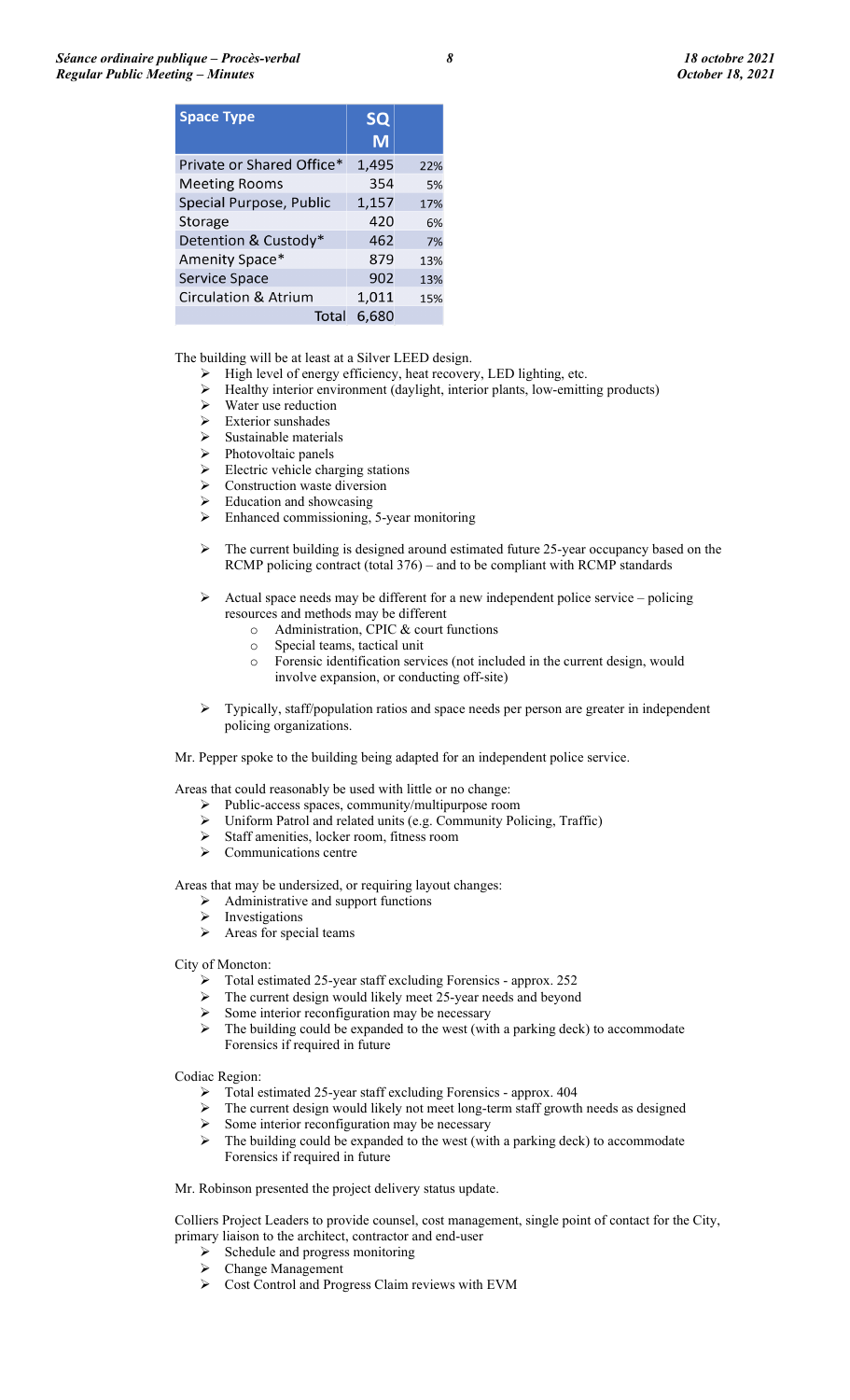- Risk Management
- Cost Estimating :
	- > Land
		- o Purchase
		- o Remediation and preparation
	- Professional Services
		- o Architecture
		- o Engineering
		- o Project management
		- o Environmental
		- o Geotechnical
		- o Commissioning

Pre-Design Cost Estimating

- o Class D 'Indicative' Estimate
- Order of Magnitude
- o Cost per m2
- o based on known project scope, requirements and assumptions

Pre-Tender Cost Estimating

- o Completed construction drawings
- o 5% to 10% margin of error
- o Based on complexity of project, volatile market, remote locations, tight schedules, and clarity of contract documents;

| <b>Total Project Cost-estimate</b><br>after Pre-Design (Class D)<br><b>July 2019</b>              | \$46,500,000 |
|---------------------------------------------------------------------------------------------------|--------------|
| <b>Total Project Cost-estimate</b><br>for Tender (Class A) -<br>Cost savings applied<br>Oct. 2021 | \$57,200,000 |

The world-wide pandemic has shaken financial markets, altered the availability of supplies and created delays and cost increases in construction.

- o Material costs trends Steel, Lumber, Microchips
- $\circ$  Supply chain and labour  $\circ$  Canadian Construction A
- Canadian Construction Association (CCA)
- o Colliers' opinion and recommendation
- o Material costs trends Steel supply prices
- Prices had doubled since November 2020
- o \$10B Federal infrastructure spending initiative
- $\circ$  Global models indicate steel is expected to decrease by only 6% in 12 months.<br>  $\circ$  Lumber supply prices have dropped back to pre-Covid levels!
- Lumber supply prices have dropped back to pre-Covid levels!
- o Supply and demand for microchips is impacting HVAC and controls systems.
- Material costs trends Labour market
- o May be a shortage of labour by 10% to 20% in 2022.
- o The Canadian Construction Association (CCA) has written the COVID-19 Standardized Protocols for All Canadian Construction Sites.
- o COVID/ Vaccination policies increase the cost to do business for construction firms.

Mr. Houser provided an overview of the ownership and financing of the building. The City of Moncton will own the building. Each of the other municipalities will pay a percentage of the lease.

Lease with the CRPA

- A draft "Agreement to Lease" is prepared
	- o CRPA to sign prior to construction commencement
	- o Identifies terms of the future lease and rent components
	- o To be signed between CRPA and City of Moncton

Formal lease will also be signed prior to occupancy with final \$ for lease

Conditionally approved for \$46 M net cost

- o Require completed lease between CRPA and City<br>
o Require updated costs
- Require updated costs

If net costs in excess of \$46M net cost, need to re-apply to MCBB

Ms. Aucoin provided the next steps: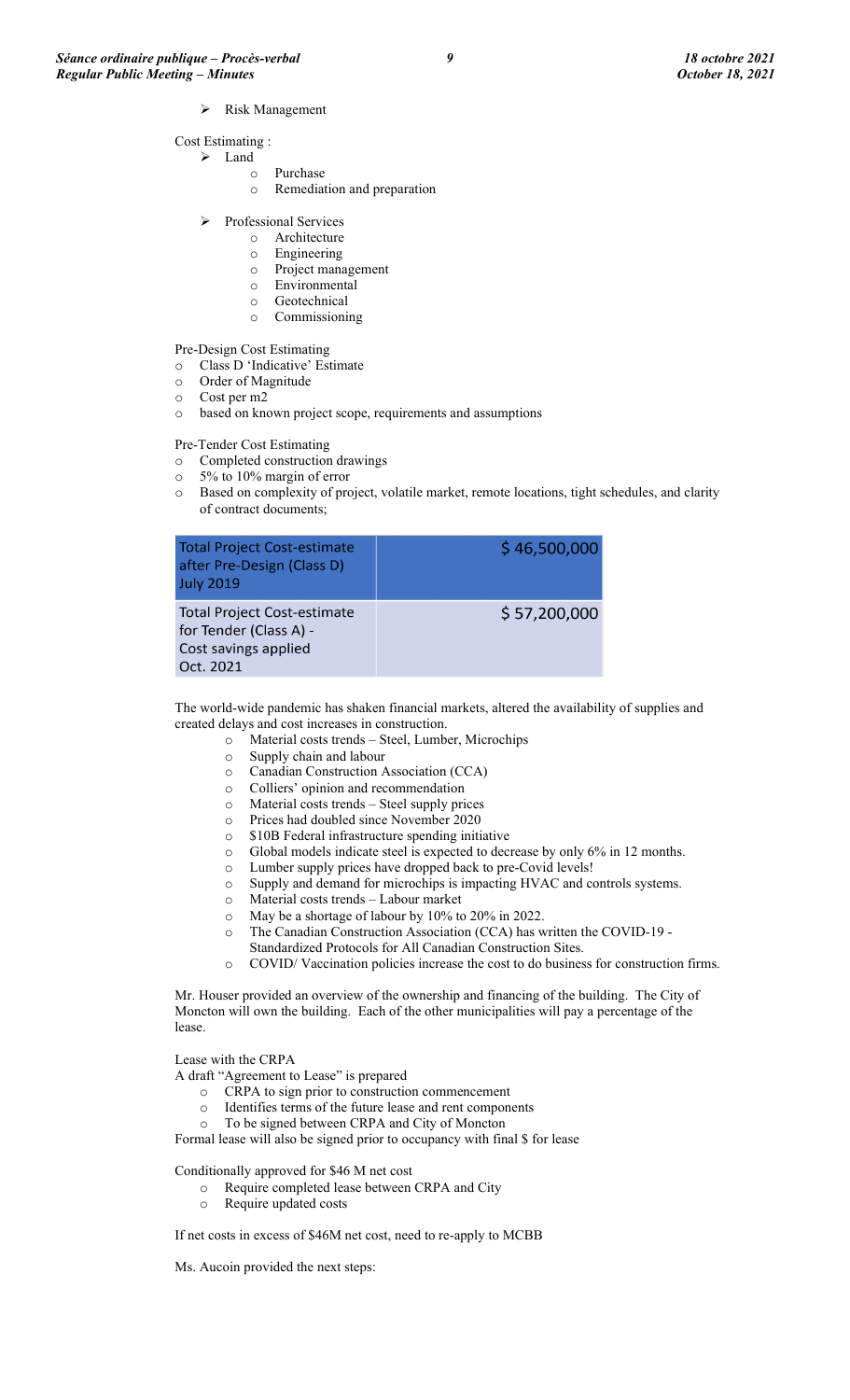#### Oct. 2021

- o Finalize tender package
- o City of Moncton Council Resolution for MCBB application
- Council Resolution for issuing of tender
- Nov. 2021
	- o MCBB hearing
	- o Issue the call for tender
- Jan. 2022: Tender award Apr. 2022: Start of construction
- Dec. 2023: Project substantial completion
- Feb. 2024: Building occupancy

General Considerations :

- o The building must be complete by January 29th, 2024, to access the Green Municipal Fund
- o Risks and cost increase associated with Covid (materials and labor) are likely to persists for a few years
- o Risk of interest rate increase
- o Changes in the design and/or project management team
- $\circ$  Increased risk and liability related to the safety of employees and detainees  $\circ$  Responsibility to provide suitable accommodation
- Responsibility to provide suitable accommodation

#### **Motion:**

- 1. That Moncton City Council approve the Offer to Lease Agreement between the City of the Moncton and the Codiac Regional Policing Authority for occupation of the new proposed Codiac Regional Policing Facility, and that the Mayor and City Clerk be authorized to execute all necessary documents and to affix the corporate seal thereto, and that upon completion of the facility, that the Mayor and City Clerk be authorized to execute the Lease Agreement provided it is still substantially in the same form and substance as attached in the Offer to Lease Agreement, and to affix the corporate seal thereto;
- 2. That Moncton City Council authorize an application to the Municipal Capital Borrowing Board for an additional amount of \$8.3M whereby the total amount to be borrowed for the new facility will total \$54.3M; and
- 3. That Moncton City Council direct administration to issue to tender for the construction of the new Codiac Regional Policing Facility.

Moved by: Councillor Edgett Seconded by: Councillor LeBlanc

Councillor Butler questioned as to

- why administration could not wait a month until after the budget is debated,
- should take into consideration the motion from UMNB to perform a study on retaining the RCMP for policing in the province, and
- should the notice of motion that is on the table tonight not be heard prior to taking a vote on spending funds on a new facility?

It was noted that should the motion not be approved before Council this evening, the City may lose the FCM funding of \$3M. Councillor Butler wants to have the option to revert back to a regional/municipal force. He suggested that the City consult with MP Ginette Petitpas-Taylor to get answers from the Treasury Board as to the possibility of having the RCMP pull out of municipal policing. Requested the City Manager to have an independent legal opinion to the possibility of natural justice of having the chair of the CRPA vote on motion.

In response to Councillor Butler's concerns of the possibility of having both Dieppe and Riverview pulling out of the agreement, Mr. Landry reminded Council that there is a signed contract with both municipalities.

Councillor Crossman questioned if the letter from the CRPA read into the record this evening has any bearing on this motion.

In response to Councillor Crossman's request for clarification on the code deficiencies, Ms. Aucoin replied that administration would require the specific deficiencies in order verify if they have been taken care of, or not.

Councillor Crossman indicated that he could not vote in favour of the motion before Council this evening.

Councillor Kingston expressed his support for the motion before Council this evening.

Councillor Bourgeois expressed his concern with the square footage of the building being based on the number of employees working in the building, and if the City reverts to a municipal/regional force, there may not be enough square footage to accommodate all employees.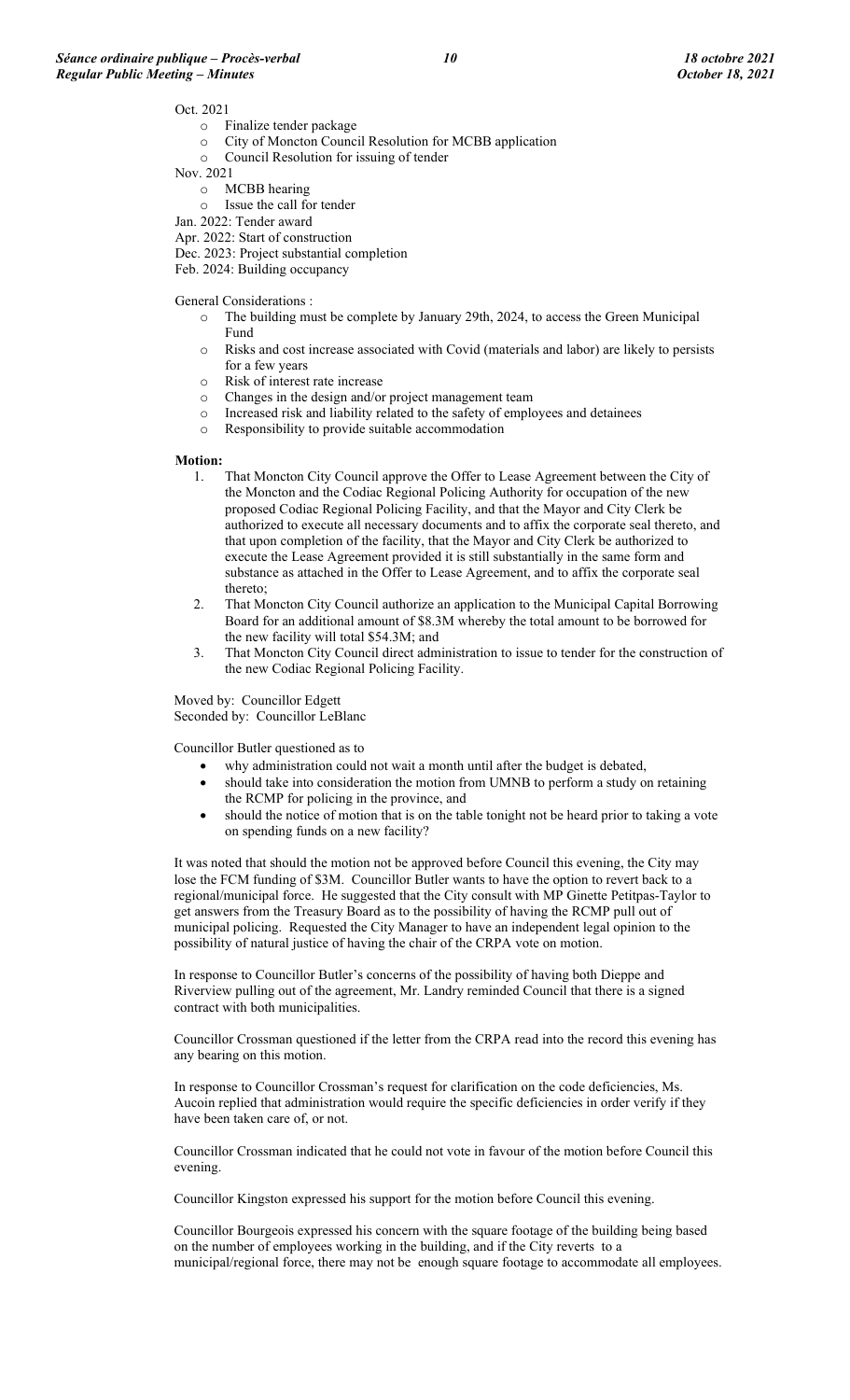In response, Mr. Pepper indicated that any changes that would be required would not be an exorbitant amount to convert.

Councillor Bourgeois will not be voting for this motion as he feels that there are too many variables to consider – the decision of UMNB's motion, will Dieppe and Riverview back out of the agreement, to name a few.

Councillor Richard will not be supporting this motion as he also feels that too many unknowns are at hand. It is his belief that the City of Moncton should pause the tender process for this project.

Deputy Mayor Léger, Councillors Steeves and Edgett will be supporting the motion before Council this evening. They both expressed the importance of a new facility.

Mayor Arnold spoke to the need of a new building regardless of the police force that will be patrolling the City of Moncton in the future.

## *MOTION CARRIED*

*Nay: Councillor Bourgeois Councillor Butler Councillor Crossman Councillor Richard*

#### **11.**

**12.**

#### **READING OF BY-LAWS/ LECTURE D'ARRÊTÉS MUNICIPAUX**

*The following by-laws will be posted on line a[t www.moncton.ca](http://www.moncton.ca/) in lieu of reading them into the record at future meetings, pursuant to Section 15.3(a) ii (A&B) of the Local Governance Act, or same can be faxed, mailed or e-mailed to interested parties at their request*.

11.1 **By-Law** Respecting Fees, Rates and Charges for Services Provided by the City of Moncton, being By-Law A-1318.4 – *First Reading*

*First Reading Only*

11.2 **By-Law** Respecting Fees, Rates and Charges for Services Provided by the City of Moncton, being By-Law A-1318.5 (Community Planning Act) – *First Reading – pending approval 7.1*

*First Reading Only*

11.3 **A By-Law** in Amendment of the City of Moncton Zoning, being By-Law Z-220.7 – 34 St. George Street – *First Reading – pending approval 7.2*

*First Reading Only*

11.4 **A By-Law** in Amendment of the City of Moncton Zoning, being By-Law Z-220.17 (Text Amendment – Microbreweries – *First Reading – pending approval 7.3*

*First Reading Only*

11.5 **A By-Law** in Amendment of the City of Moncton Zoning, being By-Law Z-220.12 – Tire Shack – *First Reading – pending approval 7.4*

*First Reading Only*

# **NOTICES MOTIONS AND RESOLUTIONS/ AVIS DE MOTIONS ET RÉSOLUTIONS**

12.1 **Notice of Motion** – Motion To Review Policing Services – Councillor Daniel Bourgeois

**Whereas** policing is the only service the City of Moncton is legally obligated to provide;

**Whereas** policing services represent a significant portion of the City's annual operating budget, and will represent a significant portion of the City's capital budget if a new police station is constructed;

**Whereas** the recent collective bargaining exercise between the provider of policing services in the City of Moncton, namely the members of the Royal Canadian Mounted Police, and their employer, the Government of Canada, resulted in a significant increase to salaries and benefits awarded to RCMP members retroactive to 2016, as well as a significant increase for the foreseeable future;

**Whereas** salaries and benefits represent the majority of the City's investments in policing services;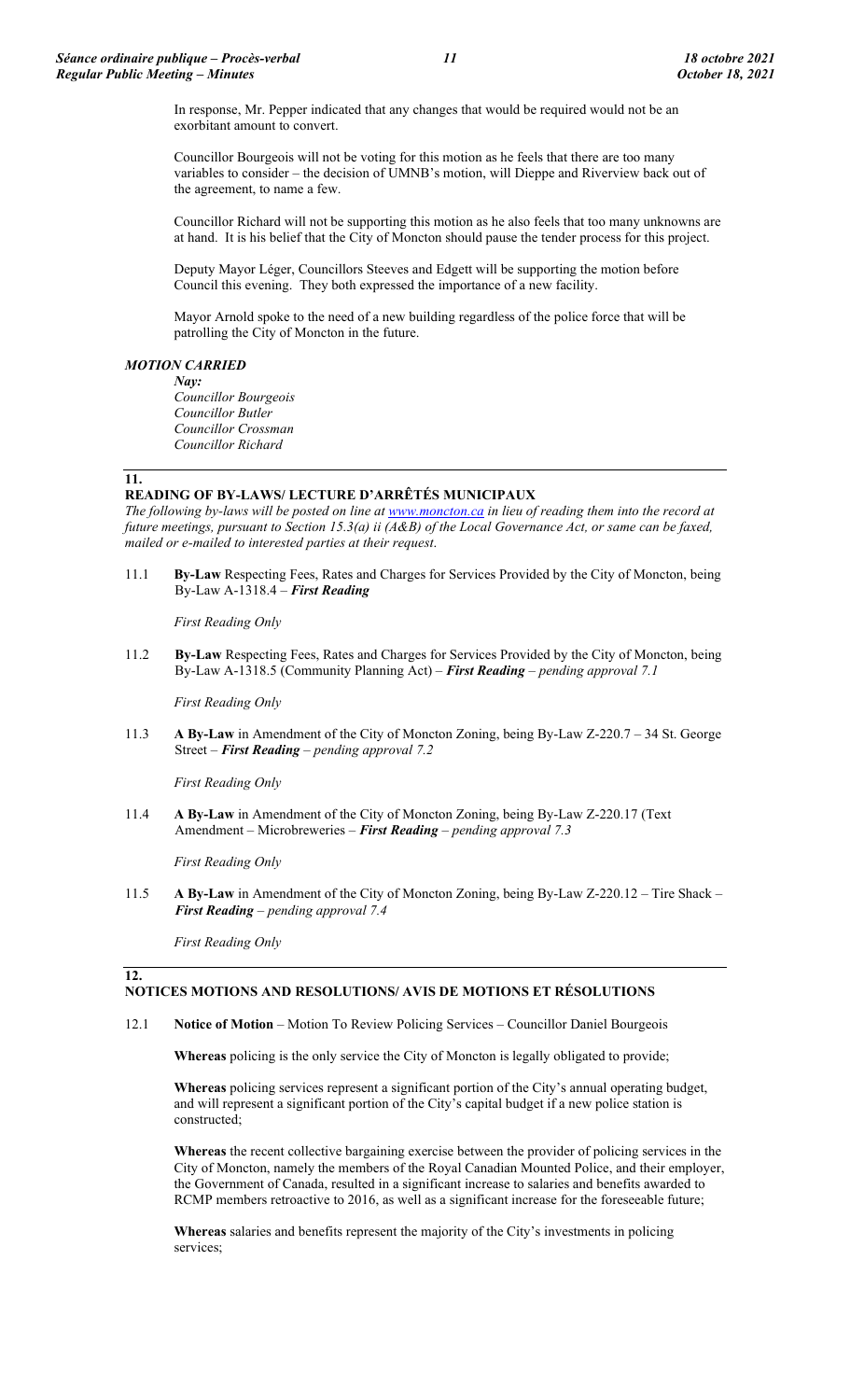**Whereas** the City of Moncton has no control over RCMP members' compensation package and does not participate in the RCMP's collective bargaining process, yet must respect the results;

**Whereas** the Parliament of Canada's Standing Committee on Public Safety and National Security recently recommended that the RCMP cease to provide its policing services to municipalities and that the Government of Canada work with Provinces and municipalities that presently receive their policing services from the RCMP establish their own police forces in the future;

**Whereas** the Union of New Brunswick Municipalities recently adopted a resolution calling for a review of policing services provided in the Province of New Brunswick, including in Moncton;

**Whereas** City Council has struggled since 2019 to improve policing services in the City, notably its downtown, by failing to convince the Codiac Regional Policing Authority to reduce the property crime wave in the City and by hiring Community Officers that have limited enforcement authority;

**And whereas** the proposed police station is to be constructed according to national RCMP standards that will be irrelevant if the RCMP no longer provides policing services in the future, and its size and costs are driven mostly by the number of Staff working within the building, which makes its size and costs impossible to predict until the fate of policing services is determined more definitively;

**It is resolved** that the City of Moncton pause the construction of the police station until the fate of the RCMP as a municipal policing services provider is determined more definitively.

**It is further resolved** that the City of Moncton hire an impartial expert on policing services in 2022 to update the 2010 policing services study in light of the aforementioned increases to RCMP salaries and benefits and the possibility the RCMP will no longer provide policing services to municipalities, as well as recent research on 'right-sizing' police forces and alternative public safety measures.

Moved by: Councillor Bourgeois Seconded by: Councillor Richard

12.2 **Resolution** – Additional Funding – Municipal Capital Borrowing Board – RCMP Facility Project

**WHEREAS** the City Council of the City of Moncton has adopted a Capital Budget for the Codiac RCMP Police Project with a current estimated cost of \$54.3M.

**WHEREAS** the New Brunswick Municipal Capital Borrowing Board has previously provided conditional borrowing approval for \$46M on October 13, 2020

**BE IT RESOLVED** that the Municipality of Moncton submit to the Municipal Capital Borrowing Board, an application for authorization to borrow for an additional capital expense for the following term and amount:

**PURPOSE**<br>**Protective Services AMOUNT**<br>**Protective Services AMOUNT**<br>**S8.300.000 30 vears** 

Protective Services \$8,300,000 \$8,300,000 30 years

Moved by : Deputy Mayor Léger Seconded by : Councillor Edgett

#### **MOTION CARRIED**

*Nay: Councillor Bourgeois Councillor Butler Councillor Crossman Councillor Richard*

**13.**

# **APPOINTMENTS TO COMMITTEES/NOMINATIONS À DES COMITÉS**